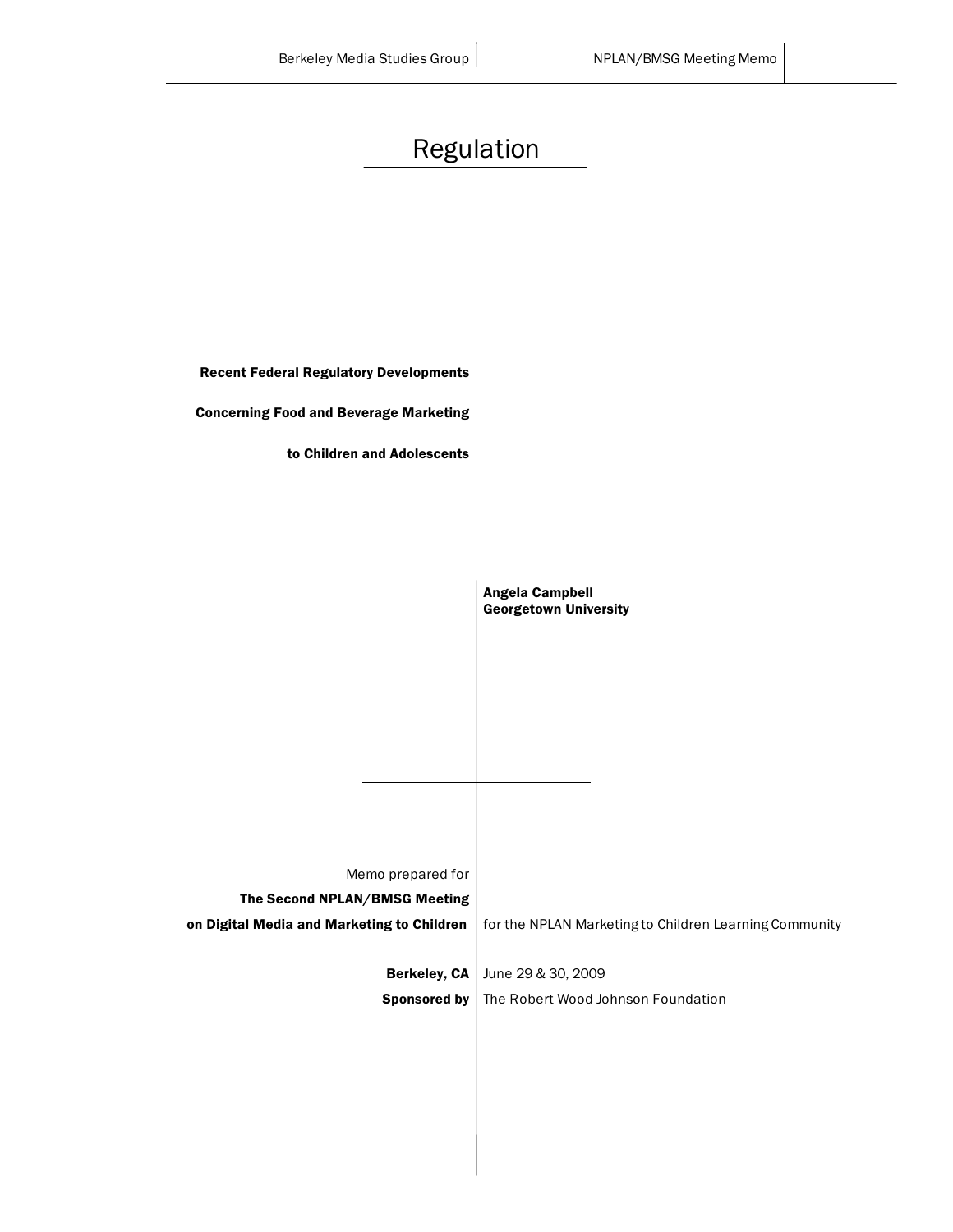Campbell, page 1

Many of the children's advertising regulations in place today date from the 1970s, when TV was by far the dominant means of marketing to children. $^1$  Since then, not only has the sheer quantity of marketing to children increased, but so has the variety of techniques employed. $^2$  Some of these techniques are quite sophisticated and utilize psychological and neurological research. With the increased ability to collect and analyze data from and about consumers, advertisers can place highly targeted ads. Often marketing is hidden or disguised. Advertisers can create websites and games designed to get children to spend hours playing in a branded environment. This blurring is intentional because if consumers do not recognize something as an "advertisement," their defenses are lower. Young children lack the cognitive ability to distinguish between advertising and content. Yet, now more than ever, their favorite characters from movies and TV are used to market unhealthy foods. Marketers often enlist children and teens to unwittingly participate in viral marketing campaigns. An area of particular concern is the increasing commercialization of social networks such as Facebook and MySpace.

With a new President, changes in Congress, new leadership at the FCC and the FTC, and widespread public concern about the rising costs of healthcare, the policy community has a unique opportunity to implement policies limiting the marketing of unhealthful foods to children and adolescents. Advocates should explore and strategically pursue a variety of approaches. This memorandum first suggests how the current approach to children's advertising should be updated. Next, it identifies some key criteria that need to be developed to have effective regulation. Finally, it identifies several options that could be pursued in the near future at the FCC, the FTC, in Congress and with industry.

#### The Current Approach to Children's Advertising Needs Updating

Changes in the nature of marketing and advertising require changes in the regulatory structure. First, regulations must cover all forms of marketing to youth, regardless of the medium involved, e.g., TV, Internet, cable, satellite, motion pictures, mobile phones, packaging, point-of-purchase and promotions. Regulating TV alone will simply cause marketers to refocus their efforts on the Internet and other venues. Comprehensive regulation is difficult given current laws. The FCC's jurisdiction primarily focuses on broadcast TV, although ad limits and related policies apply to cable and satellite networks such as Nickelodeon and Disney. The FTC has jurisdiction over unfair and deceptive marketing practices on all types of media, but its effectiveness has been limited by its lack of authority to conduct informal rulemakings.

Second, new regulation should directly address food marketing to youth. Childhood obesity has become a much greater problem in recent years. Yet, except for the FTC's unsuccessful attempt in the late-1970s to ban ads for sugared products $^3$ , children's advertising regulations have been intended to prohibit unfair or deceptive practices, not to promote healthy diets. Legislation articulating the need to reduce marketing of unhealthy foods would be desirable. In the absence of legislation, expanding existing prohibitions to new advertising techniques, such viral marketing and behavioral targeting, could reduce the amount of food marketing somewhat, as a large proportion of advertising to youth is for unhealthy foods.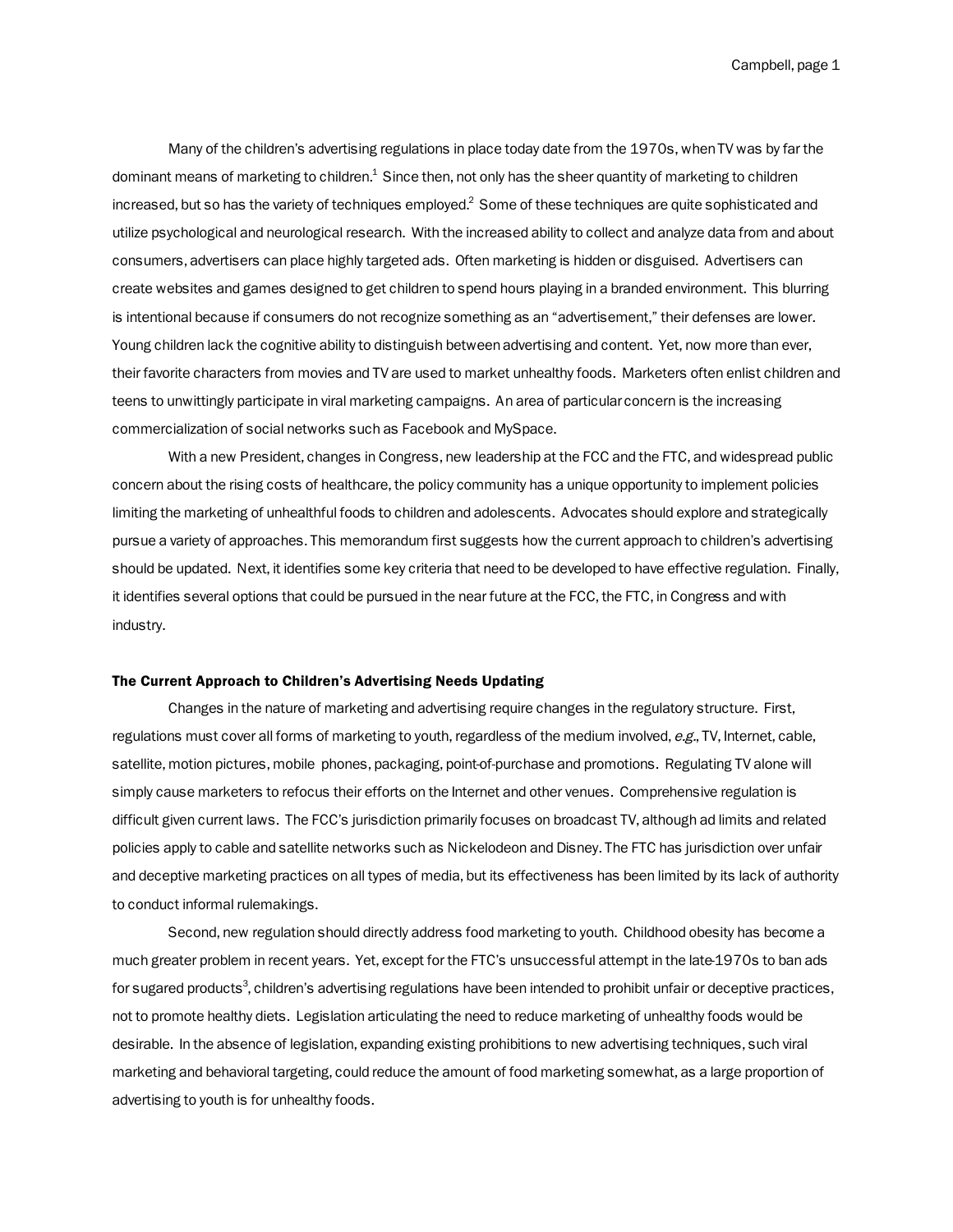Third, because of the sheer volume of marketing for foods of low nutritional value and the use of stealth marketing techniques (marketing that is not perceived as advertising), parents and children need to be educated about nutrition and how marketing works to better protect themselves from the adverse effects of the marketing of unhealthy food. The Institute of Medicine recommended that food marketers "should use their creativity, resources, and full range of marketing practices to promote and support more healthful diets for children and youth."<sup>4</sup> Other means such as funding social marketing or requiring counter-messages should be considered as well.

Finally, it is important to recognize that advertisers and other industries that depend on advertising will resist any regulation. If regulations are adopted, they will challenge them in court. They will argue that public education and/or industry self-regulation are better and more First-Amendment friendly ways to address the problem of childhood obesity.<sup>5</sup> In my view, no one approach will solve the problem of childhood obesity. We will need public education, industry self-regulation and government regulation.

### Successful Regulation Requires Appropriate Criteria

To be successful, any government regulation, or self-regulation, needs to 1) identify which products should not be marketed (or should be marketed less) to youth; 2) determine the ages above which youth no longer require special protections; and 3) define marketing to youth. Such definitions must not only further the goal of reducing childhood obesity but must be consistent across media, easy to understand and apply, and verifiable. It is also important to ensure that marketing communications to adults are not unduly restricted.

### *Defining Products that Should Not be Marketed to Youth*

Each participant in the CBBB Initiative uses its own standards to determine what products may be advertised to children without limit.<sup>6</sup> Not only do these standards vary according to the products sold, but most companies allow the marketing of "better for you" products. Products meeting this criterion are not necessarily healthy.<sup>7</sup>

Recently, at the urging of Senator Harkin and Center for Science in the Public Interest, language was included in the 2009 Omnibus Appropriations Act establishing an Interagency Working Group on Food Marketed to Children. Members of the task force include representatives of the FTC, FDA, CDC, and Department of Agriculture, with expertise in child nutrition, health, psychology, education, and marketing. The Working Group is to conduct a study and develop recommendations for standards for the marketing of food to children 17 years and under by July 15, 2010.<sup>8</sup> It will be important for the policy community to have input into this process.

### *The Age of Youth Requiring Protection*

Different entities use different thresholds for determining which youth need protection. The FCC's ad limits apply only to programming primarily intended for children 12 and under.<sup>9</sup> Similarly, the Children's Online Privacy Protection Act (COPPA) applies to children under 13.<sup>10</sup> The CBBB Initiative is limited to children under 12. The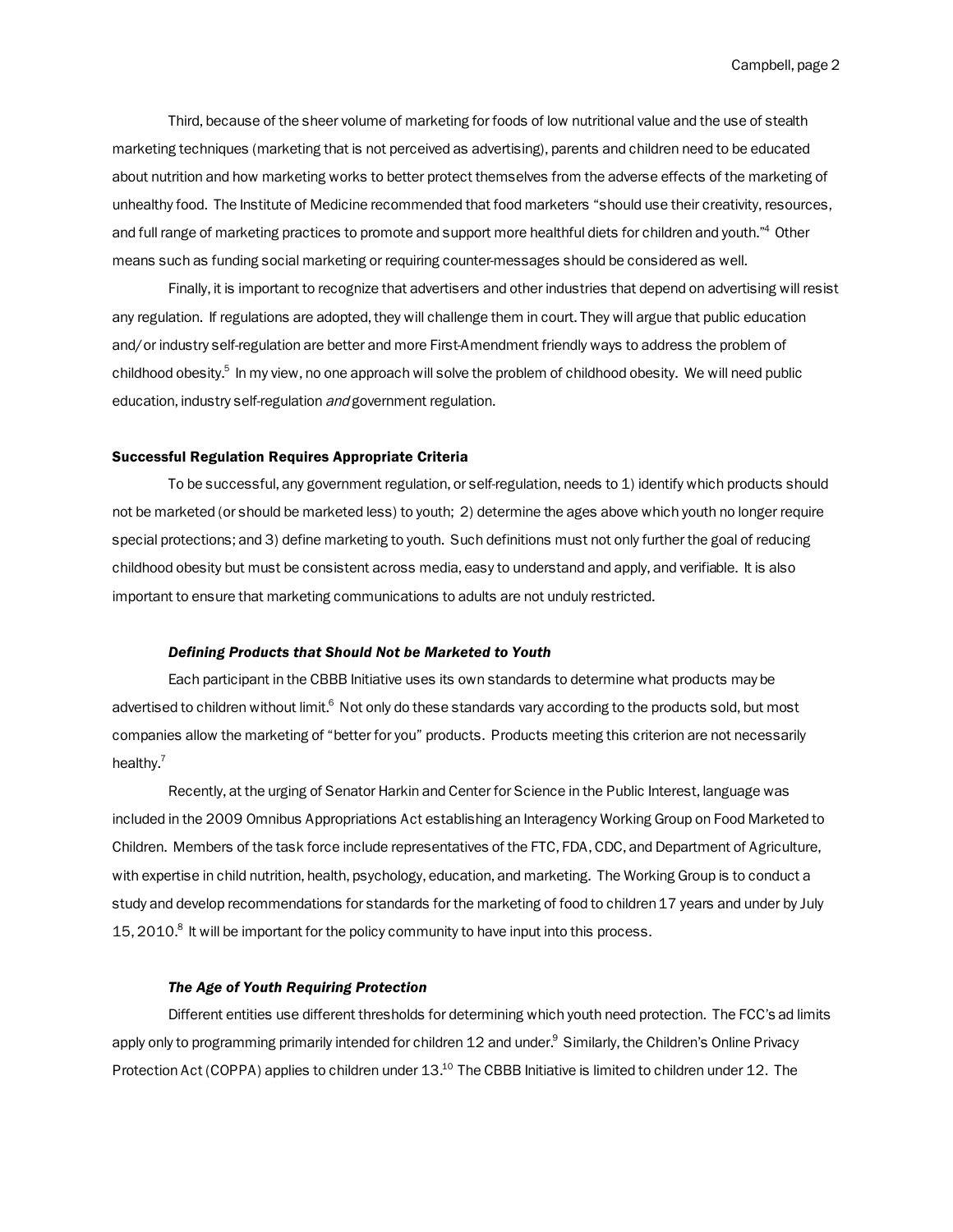Campbell, page 3

Interagency Working Group is charged with developing recommendations for food marketing targeting children up to age 17.

Although the cognitive abilities of teens differ from younger children, adolescents may be especially susceptible to marketers' attempts to influence them. Research suggests that it is not until early adulthood that brain development matures to allow full cognitive control needed to defend against implicit persuasive techniques.<sup>11</sup> Other adolescent characteristics, such as hormonal changes, impulsivity, self-consciousness, and the desire to fit in with peers, may make teens especially receptive to image advertising. In addition, since teens tend to have more money and opportunities to decide foods to eat, they may be particularly vulnerable to food marketing. However, teens will need different kinds of protections than children. $^{12}$ 

## *Media Used/Watched by Children*

Different methods have been used to determine whether media is targeted to or watched/used by youth. For example, the FCC's advertising limits apply only to "programs originally produced and broadcast primarily for an audience of children."<sup>13</sup> Many programs watched by large numbers of children, such as American Idol and The Simpsons, are not covered.

In applying COPPA, the FTC determines whether a website service is targeted to children by considering a variety of factors including "its subject matter, visual or audio content, age of models, language or other characteristics"; whether advertising on the website is directed to children; empirical evidence regarding audience composition; evidence regarding the intended audience; and whether a site uses animated characters and/or childoriented activities and incentives.<sup>14</sup> However, the FTC used different definitions, depending upon the types of marketing, in directing food companies to supply information in its Food Marketing Report.<sup>15</sup> In addition, CBBB Initiative participants use their own, often inconsistent definitions.16

# Short-Term Opportunities for Regulation

#### *Opportunities at the FCC*

*Interactive Marketing.* In 2004, the FCC tentatively concluded that interactive marketing to children on digital TV was contrary to the public interest. $^{17}$  Now that interactive marketing is becoming a reality, pressure could be put on the FCC to make its tentative conclusion final before the practice can become entrenched. This would set an important precedent. However, to be effective, the prohibition should apply to interactive marketing on all media, not just digital TV. It is not clear that the FCC has jurisdiction to regulate interactive advertising except on over-the-air TV broadcasting.

*Embedded Advertising.* In June 2008, the FCC began a review of its sponsorship ID rules, which generally require broadcast stations that air content paid for by advertisers to disclose the fact of the payment and who paid for it. The FCC asked if the rules should be updated in light of the increase in product placements and other "more subtle and sophisticated means of incorporating commercial messages into traditional programming." Specifically, it asked whether to eliminate the exemption for feature films on TV.<sup>18</sup> The FCC noted that embedded advertising in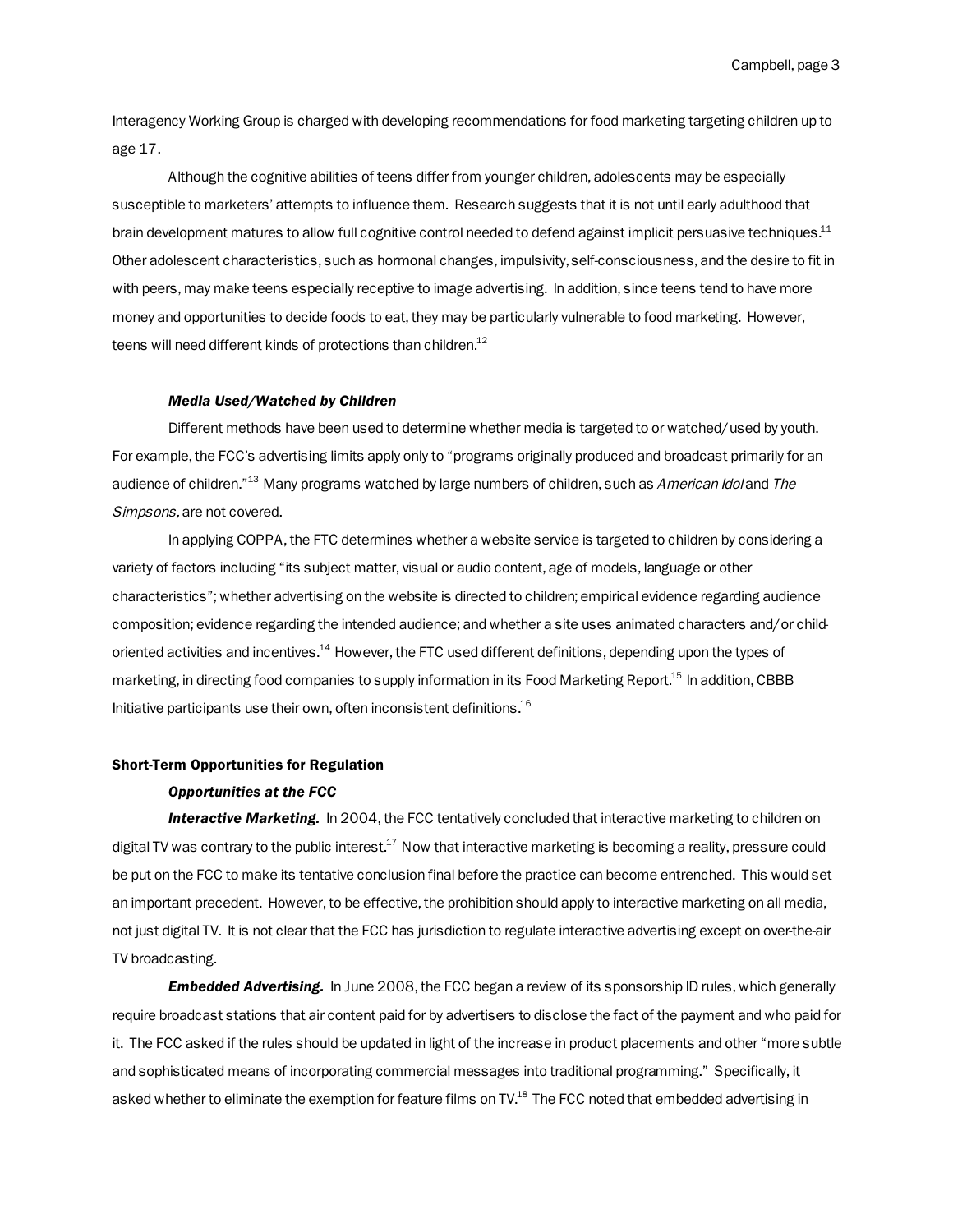children's programming would violate its separations policy<sup>19</sup>, but proposed to adopt a rule expressly prohibiting embedded advertising in children's programs.<sup>20</sup> The Campaign for a Commercial Free Childhood (CCFC) urged the FCC to expand the prohibition against embedded advertising to prime-time programs with a substantial child audience.

*Ad Limits.* Under the Children's Television Act (CTA), advertising in children's programs on broadcast and cable TV is limited to 10.5 minutes per hour on weekends and 12 on weekdays.<sup>21</sup> The FCC may modify these limits by rulemaking. After the Obesity Task Force was convened in early 2007,<sup>22</sup> Congressman Markey, then-Chairman of the House Subcommittee on Telecommunications and a primary sponsor of the CTA, wrote the FCC Commissioners suggesting that the FCC conduct a rulemaking to lower the ad limits. Commissioner (now Acting Chairman) Copps, responded that he supported a rulemaking to consider Markey's suggestions and other options, while two Commissioners stated they preferred to wait to get the Task Force recommendations.<sup>23</sup> Since the Obesity Task Force failed to issue recommendations,  $^{24}$  it may be a good time for the FCC to begin a rulemaking.  $^{25}$ 

*Program Length Commercials.* FCC policy has prohibited program length commercial (PLCs) targeted to children since 1974.<sup>26</sup> However, the definition of a PLC was changed in the 1991, permitting a dramatic increase in licensing of children's characters.<sup>27</sup> Advocates might consider asking the FCC to revise its definition of a PLC to recognize that when a character from a children's program is used to market food or other products, the entire program effectively becomes a commercial.

*Counter-ads.* In the late 1960s, the FCC required that broadcast stations airing cigarette commercials air counter-messages about the health hazards of smoking.<sup>28</sup> Similarly, the FCC (or Congress) could require TV stations running ads for unhealthy foods targeted to children to air an equal amount (or some other proportion) of counter-ads. This proposal raises a number of practical issues including how broadcasters would know whether an advertisement was for unhealthy food, who would produce the counter-ads, and whether broadcasters would have to air the counterads "for free." While more First Amendment-friendly than a ban, it is not clear that requiring counter-ads would survive constitutional scrutiny.<sup>29</sup> Nor is it clear whether and how counter-ads would apply to non-broadcast media.

*Child Safe Viewing Act Report.* In late 2008, Congress passed the Child Safe Viewing Act, which required the FCC to report by August 29, 2009, on technologies that parents can use to protect their children from "any indecent or objectionable video or audio programming," as determined by a parent, whether transmitted by wire or over-the-air.<sup>30</sup> The Children's Media Policy Coalition proposed that commercials be rated so that parents could shield children from inappropriate commercials. Although the Children's Media Policy Coalition did not suggest that food advertisements be rated based on nutritional value, advocates could ask the FCC to include this idea in its Report. Given problems with the V-chip generally, however, it is not clear that parents would block junk food ads even if they could.

*Broadband.* The FCC is charged with developing a national plan to build out high speed broadband infrastructure by February 2010. Increased deployment of high speed broadband will make it easier for food marketers to target and influence young people. In seeking public input, the FCC noted that privacy concerns,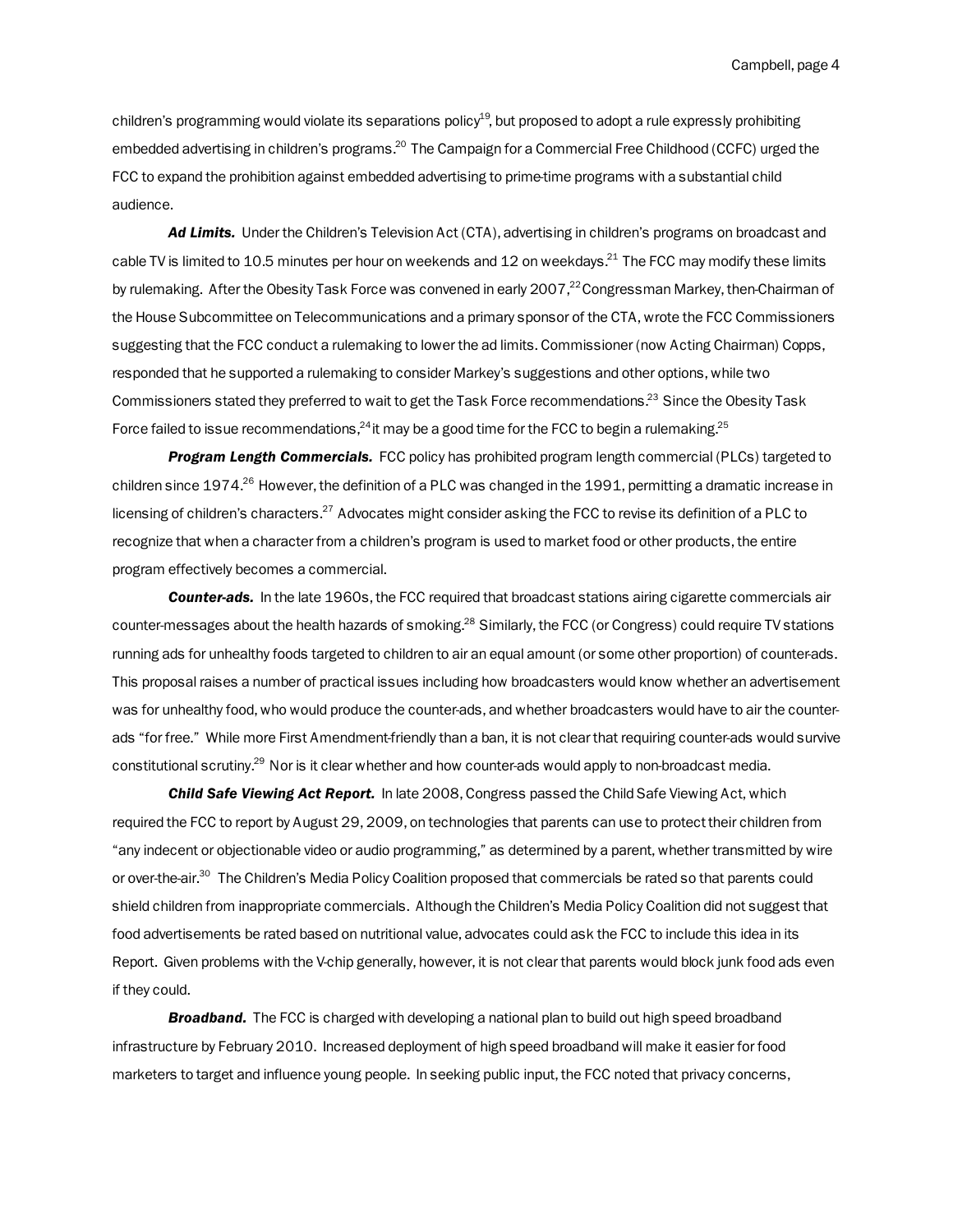Campbell, page 5

including behavioral targeting, may hinder broadband deployment and asked whether the FCC should regulate privacy.<sup>31</sup>

### *Opportunities at the FTC*

*COPPA Rules.* While COPPA provides some protection for children under 13, it can easily be evaded and has not kept up with recent developments that allow targeting of specific users even without personally identifiable information. The FTC recently announced that it would review the COPPA rule in 2010.<sup>32</sup> Advocates need research to effectively comment on the shortcomings of the existing rules and propose improvements.

*Behavioral Advertising Guidelines.* Behavioral advertising refers to the tracking of a consumer's activities online—including searches conducted, web pages visited, and content viewed—to deliver advertising targeted to the individual consumer's interest. After seeking public comment<sup>33</sup>, the FTC Staff issued five selfregulatory principles in February 2009. The principles generally require companies to give notice of the collection and allow consumers to opt out. For "sensitive data," including information about children's online activities, affirmative express consent is required before collecting the data.<sup>34</sup> Commissioner (now Chairman) Leibowitz issued a separate statement suggesting that the targeting of ads to children based on their online activities should be prohibited outright. Commissioner Jones questioned the effectiveness of self-regulation generally. Thus, the FTC would likely be responsive to proposals for guidelines that would better protect youth from being unfairly targeted.

*Strategic Enforcements Actions.* The FTC would like advocates to bring to its attention specific instances of unfair or deceptive food marketing to children.<sup>35</sup> Sometimes a case or series of cases strategically brought can have the practical effect of establishing a *de facto* rule or lead to the passage of legislation.<sup>36</sup> It is important to select cases with the goal of establishing helpful precedents. For example, the FTC could find that a certain advertising technique, such as viral marketing, was a deceptive practice. $37$  Or it could find that certain explicit or implicit claims about the nutritional benefits of certain products are deceptive.<sup>38</sup>

*Food Marketing Report.* In July 2008, the FTC released its Report to Congress on "Marketing Food to Children and Adolescents."39 After analyzing confidential information from 44 companies, the FTC found that over \$1.6 billion was expended to promote food and beverages to children and teens in 2006. Traditional measured media, i.e., TV, radio and print, accounted for \$852.9 million or 53% of the total.<sup>40</sup> Companies spent \$240 million (13%) on cross-promotions, and an additional \$360 million for toys promoted with kids meals. Expenditures for new media, e.g., media-sponsored websites, Internet, digital, word-of-mouth, and viral marketing, represented the smallest category of expenditures (76.6 million or 5%), but the FTC noted that 2/3 of companies used the Internet to market to youth and that new media generally costs less. The FTC recommended ways to strengthen self-regulatory efforts and plans to issue a follow-up report assessing whether the recommendations have been implemented. It also plans to use its compulsory process to collect 2009 data for another report. Advocates may want to suggest ways that the FTC's data collection and study methodologies could be improved.

*Mobile Marketing.* Virtually everything that can be done on a computer can now be done using a smart phone. Because teens and even younger children are heavy users of cell phones, mobile marketing is an attractive way to market to them. Mobile marketing bypasses parents and enables marketers to have information about users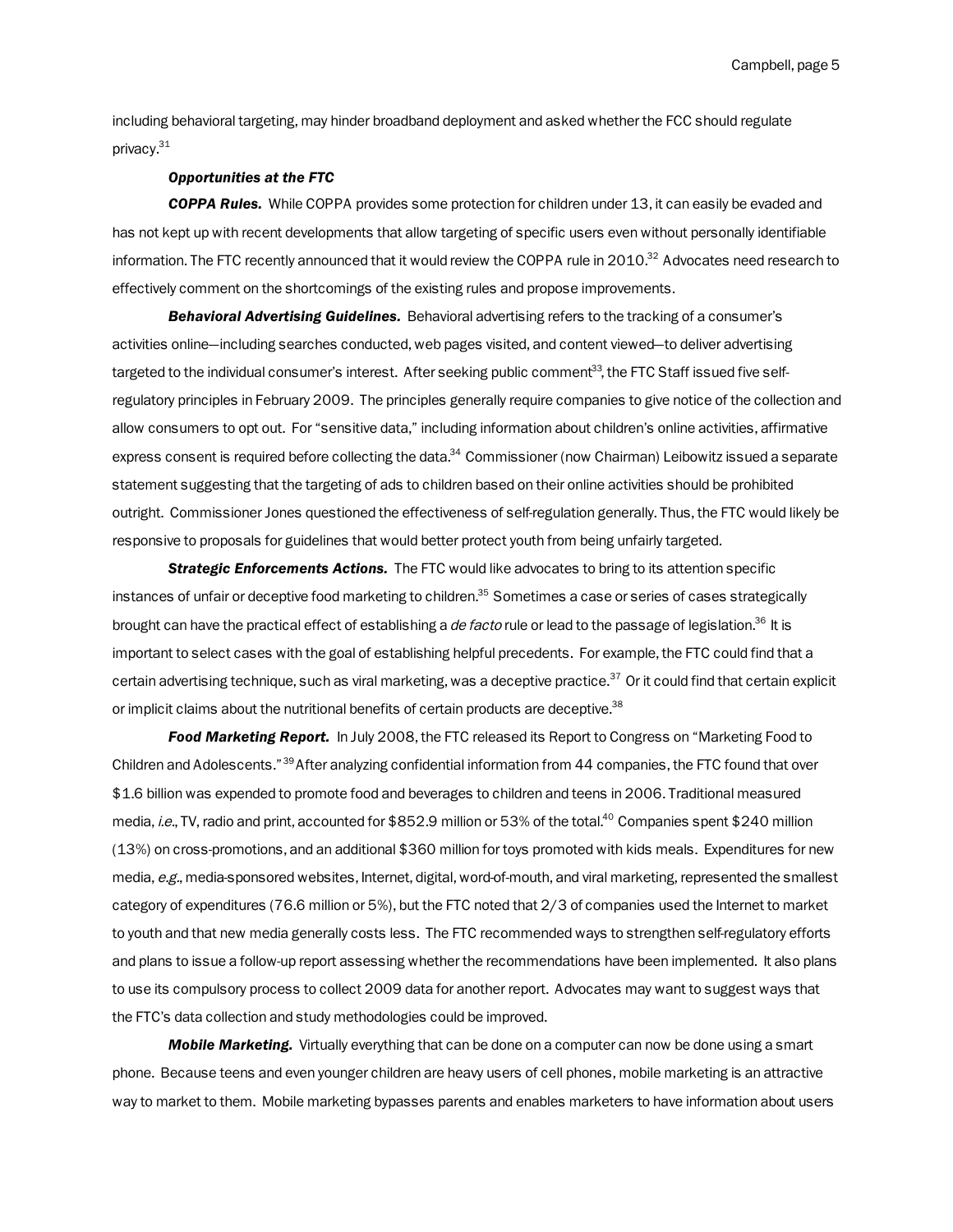including their physical location so as to target coupons or other enticements when they can be most effective. In May 2008, the FTC hosted a town hall meeting on mobile commerce. A staff report summarizing the meeting found that the "use of smart phones to access the mobile web presents unique privacy challenges, especially regarding children," and announced that the FTC would review the COPPA rules in 2010 to determine whether to modify them to address the mobile marketplace.<sup>41</sup> The Center for Digital Democracy and US PIRG have also called on the FTC to open an inquiry and propose rules to protect youth from unfair or deceptive mobile marketing practices.<sup>42</sup>

# *Opportunities in Congress*

*Restoration of FTC Rulemaking.* In past Congresses, Senator Harkin introduced bills to restore the FTC's authority to adopt rules to prevent "unfair" marketing practices to children.<sup>43</sup> Until its rulemaking jurisdiction is fully restored, the FTC is limited to less efficient case-by-case enforcement actions or encouraging less effective selfregulation. With new leadership at the FTC, the FTC would likely take advantage of its rulemaking authority if it is restored.

**Legislation on food marketing.** A bill specifically addressing food marketing to youth would be the most direct way to address childhood obesity. It would be useful to develop a package of proposals for a model bill. Congressman Moran has a draft bill, not yet introduced, that could serve as a starting point.44 Other ideas include mandating that at least 50% of food advertising to children on TV be devoted to healthy food products<sup>45</sup>, eliminating tax deductions for junk food advertising, providing funding for social marketing to promote healthy eating and exercise, and funding more research concerning food marketing and obesity.

*Privacy Bills.* Privacy bills will likely be introduced in Congress this session. Although intended to address online privacy broadly, including behavioral targeting, they could include provisions preventing the collection and/or utilization of data to target young people.

## *Opportunities Involving Self-Regulation*

Food marketers in the CBBB Initiative, companies with children's websites $46$ , and companies that use behavioral marketing are subject to self-regulatory guidelines. Self-regulation works best when backed up by government regulation. $47$  It is also important the self-regulatory efforts are subject regular, independent oversight. If it can be shown that self-regulation is inadequate, it puts pressure on Congress and agencies to act and makes it easier to defend government regulation in a constitutional challenge.

*CBBB Initiative.* Many suggestions for improving the CBBB Initiative have been offered. These include having all companies that market food to children participate; requiring meaningful and consistent nutritional standards for what can be advertised; requiring meaningful and consistent definitions of marketing to children; applying the standards to all forms of marketing; and extending the guidelines to apply to youth older than 11. In addition, it has been urged that media companies such as Nickelodeon should agree to only air advertisements to youth that meet the nutritional standards and not to license their characters for use in marketing foods that do not meet nutritional standards.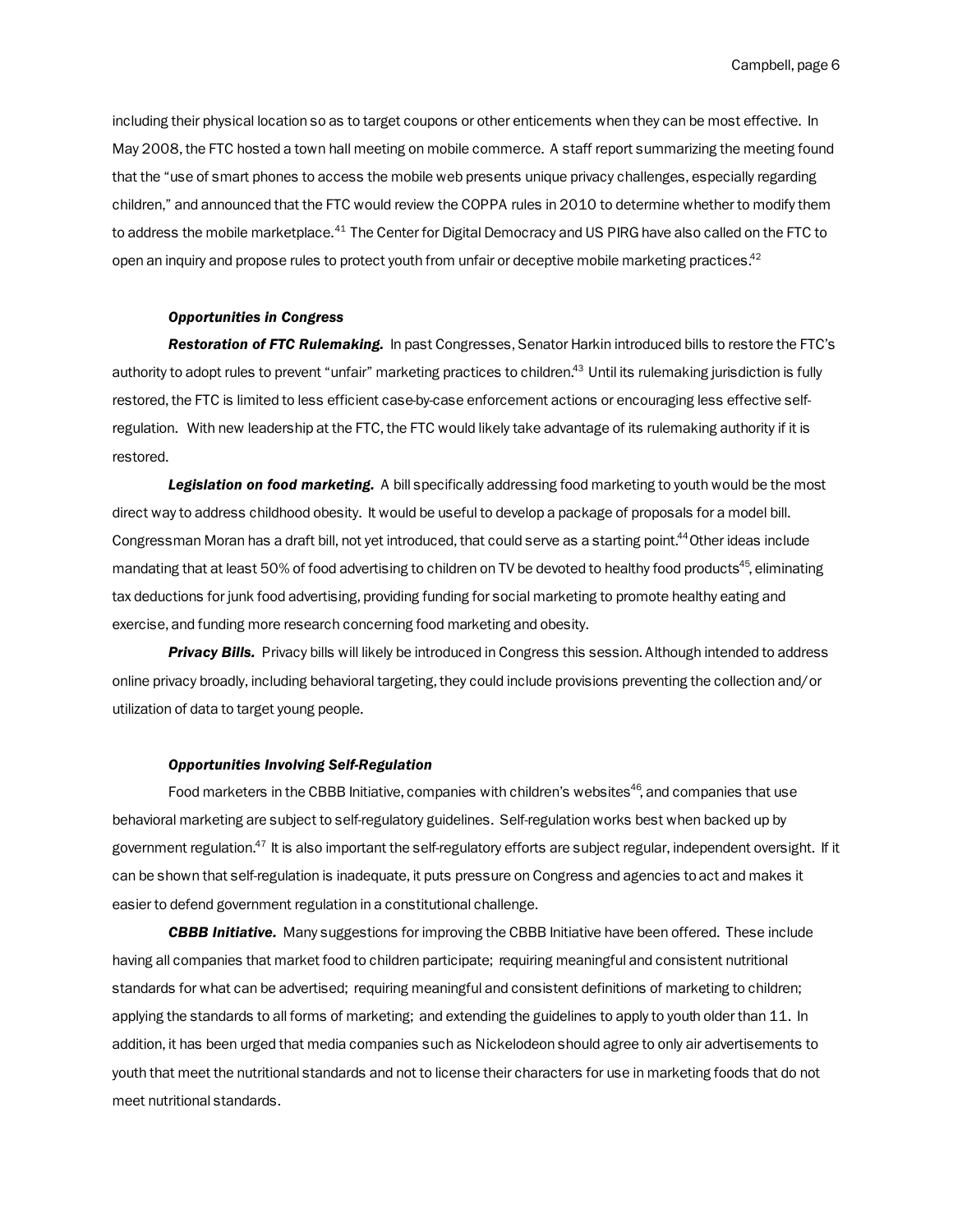*Other Trade Associations.* Given the widespread practice of cross-promoting food and motion pictures, Advocates could urge the MPAA to limit these arrangements. Other trade associations, such as the Interactive Advertising Bureau, Cellular Telephone Industry Association, and Entertainment Software Ratings Board, could also be asked to expand their guidelines to limit marketing of unhealthy foods to youth.

## Conclusion

The FCC, FTC, Congress, and industry have many ways to limit food marketing, change the type of food marketed, and/or prohibit unfair or deceptive marketing to children and teens. This survey may help advocates make strategic decisions about how to best deploy their limited resources to achieve their goals.

###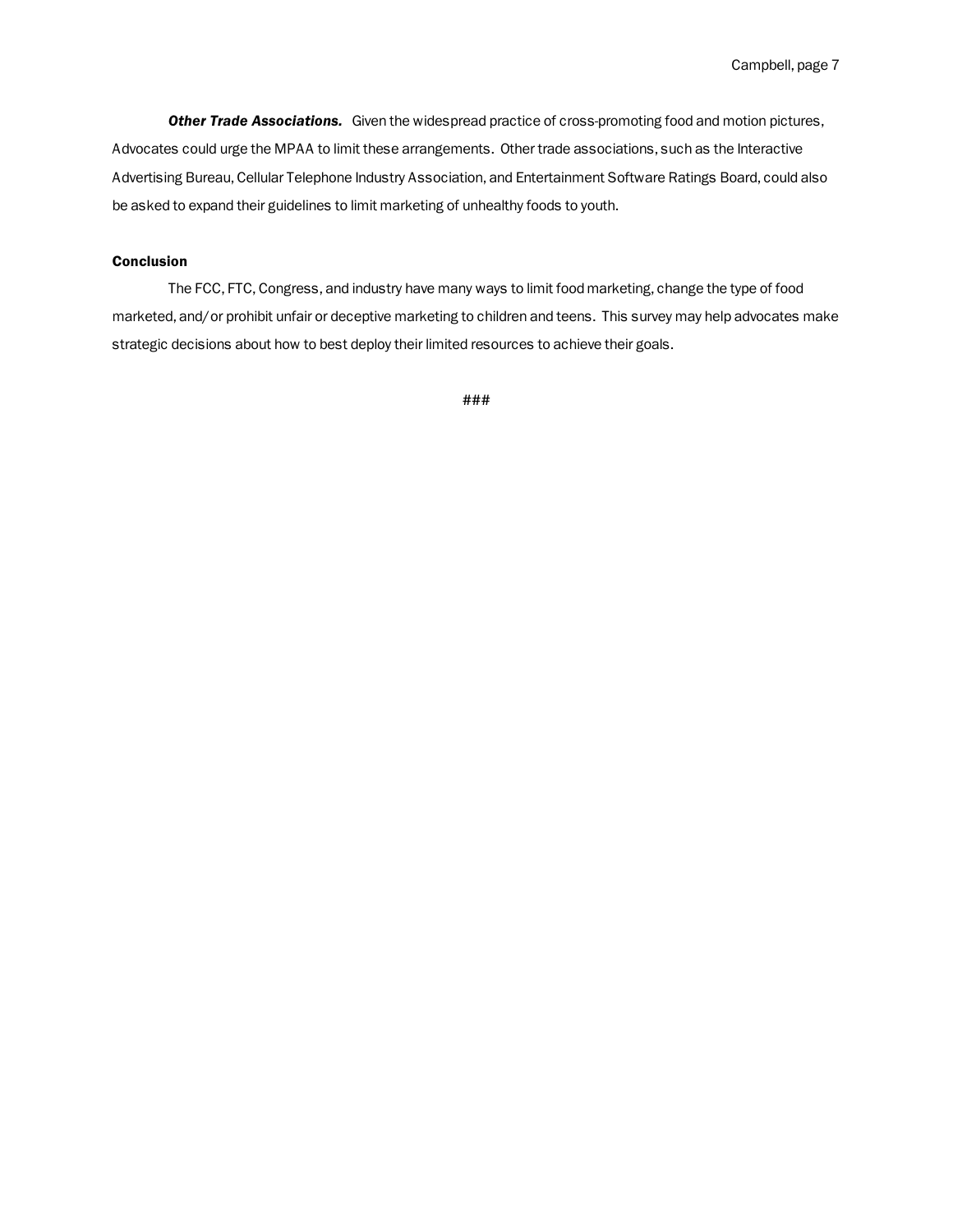## References

 $^1$ Children's Television Report and Policy Statement, 50 FCC 2d 1 (1974).

 $^2$ See Jeff Chester & Kathryn Montgomery, Interactive Food & Beverage Marketing: Targeting Children and Youth in the Digital Age (BMSG May 2007); FTC, Marketing Food to Children and Adolescents: Review of Industry Expenditures, Activities, and Self-Regulation (July 2008).

 $^3$  In the 1970s, the FTC staff conducted an investigation in response to petitions from Action for Children's Television and the Center for Science in the Public Interest. FTC, Staff Report on Television Advertising to Children, 10-11 (Feb. 27, 1978). As a result, the FTC issued a Notice of Proposed Rulemaking proposing to (a) ban all TV advertising that is directed to or seen by children under eight years old because they are too young to understand the selling purpose of the advertising or otherwise comprehend or evaluate it; (b) ban TV advertising directed to or seen by children between the ages of eight and eleven for sugar products that pose a serious dental health risk; and (c) require that advertisements for sugared products be balanced by nutritional or health disclosures funded by advertisers. Children's Advertising Notice of Proposed Rulemaking, 43 Fed. Reg. 17967, 17968-69 (1978). The advertising and cereal industries lobbied heavily against these proposed regulations. Tracy Westen, Government Regulation of Food Marketing to Children: The Federal Trade Commission and the Kid-Vid Controversy, 39 Loy. L.A. L. Rev. 79 (2006). As a result, Congress passed a law repealing the FTC's authority to enact rules to prevent unfair advertising to children and imposing additional requirements on the FTC's rulemaking authority. Federal Trade Commission Improvements Act of 1980, Pub. L. No. 96-252 (codified in part at 15 U.S.C. 57a(h)).

<sup>4</sup> McGinnis M., Gootman J., Kraak V. Institute of Medicine. Committee on Food Marketing and the Diets of Children and youth. *Food marketing to children and youth: Threat or opportunity?* Washington DC: National Academies Press, December 2005.

 $^5$ Although a discussion of the First Amendment issues is beyond the scope of this paper, it should be considered in developing strategies.

 $^6$  In July 2005, the FTC held a joint workshop with HHS to address the alarming rise in childhood obesity and to analyze what food and media companies could do to help combat the problem. Industry representatives, including the Children's Advertising Review Unit (CARU), a unit of the Council of Better Business Bureaus (CBBB), showcased their efforts and described their plans to improve the self-regulatory process. Children's advocates contended that both the industry and the FTC needed to be more proactive. In April 2006, the FTC released a report summarizing the workshop and concluding that the CBBB/CARU should be given time to develop and implement changes before considering alternatives. It recommended that CARU expand its advisory board to include experts on nutrition, child health, and psychology, evaluate the adequacy of CARU's resources, modify the CARU guidelines to include nutritional standards for foods marketed to children, and limit product placements. The FTC also urged media companies to review and revise practices to foster licensing of characters for use with more nutritious products.FTC, Marketing, Self-Regulation & Childhood Obesity (April 2006).

CARU hired a former head of the FTC's Bureau Consumer Protection to review its practices and announced revisions in November 2006. At the same time, CBBB created the Children's Food & Beverage Advertising Initiative (CBBB Initiative). At the FTC's workshop in summer 2007, the CBBB Initiative released the pledges of its 11 member companies, which collectively account for about 2/3 of food advertising to children under 12. Currently, 13 companies have made pledges: Burger King, Cadbury Adams, Campbell Soup, Coca-Coal, ConAgra, General Mills, Hershey, Kellogg, Kraft, Mars, McDonalds, Pepsico, and Unilever. Participants must agree to: (1) devote at least half of their advertising directed to children under 12 on TV, radio, print, and the Internet to "better for you" products or messages that encourage good nutrition or healthy lifestyles; (2) reduce the use of third-party licensed characters to market to children under 12 except for "better for you" foods or in messages that promote a healthy lifestyle; (3) cease product placements for food and beverages in content directed primarily to children under 12; (4) and incorporate "better for you" foods or healthy lifestyle messages in interactive advertising games that integrate a company's food or beverage. The details of each company's pledges, however, can vary significantly. For example,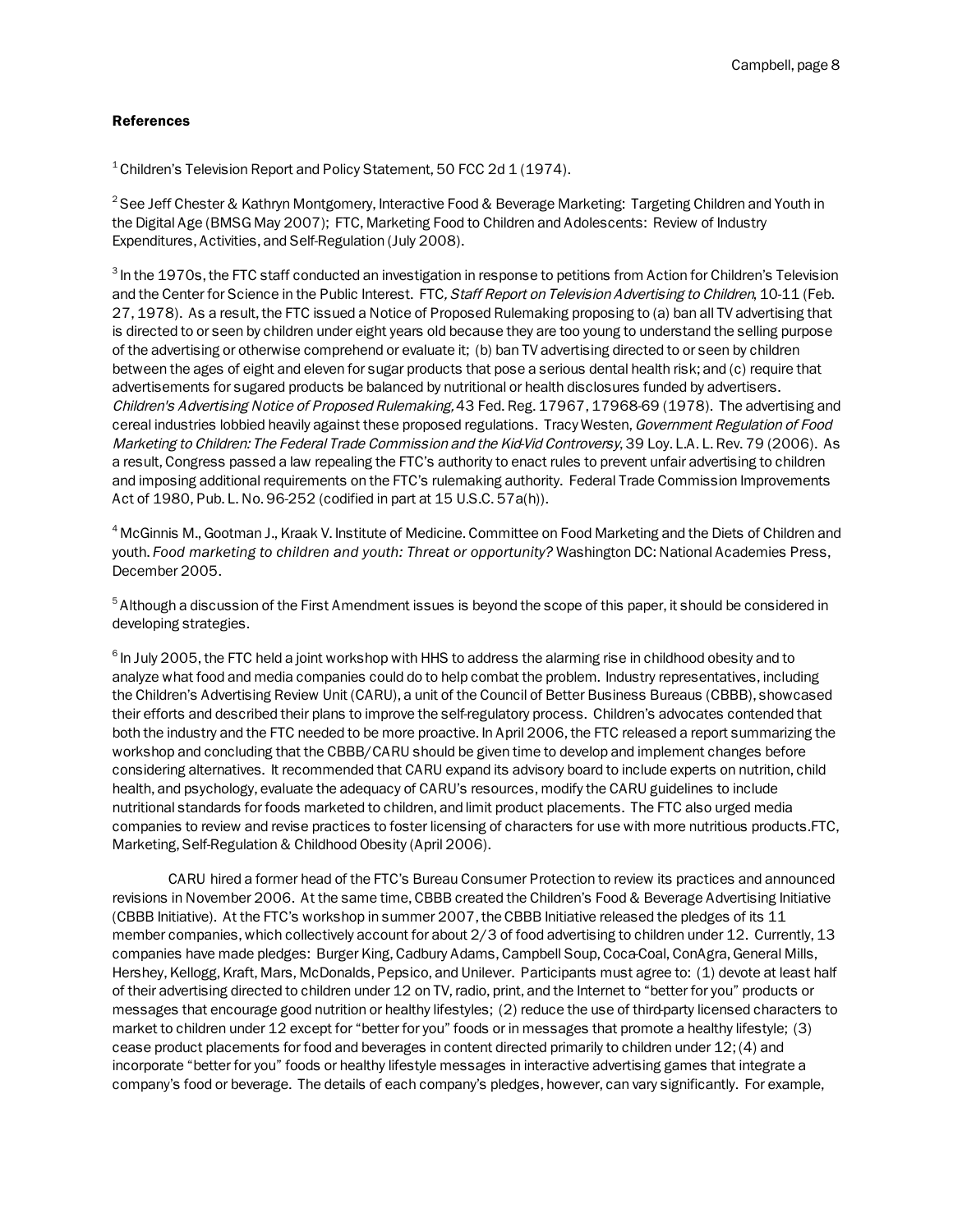Kraft pledged not to advertise at all to children under 6, while McDonalds pledged to limit its advertising to children under 12 to meals with a maximum of 600 calories, 35% of calories from fat, and 35% total sugar by weight.

In July 2008, the CBBB Initiative released a report analyzing the compliance of the 6 companies with pledges that had been in effect from July to December 2007. It found that all companies substantially complied with their pledges and that any problems were relatively minor and had been resolved. The CBBB Initiative committed to report annually on whether participants were complying with their pledges. CBBB, Changing the Landscape of Food & Beverage Advertising: The Children's Food & Beverage Advertising Initiative in Action (July 2008).

 $^7$  For example, General Mills' cereals Cocoa Puffs, Cookie Crisp, and Lucky Charms meet its nutritional criteria and can be advertised to children without limit.

<sup>8</sup> Omnibus Appropriations Act, 2009, Pub. L. 111-8, Committee Print on H.R. 1105 (Legislative Text and Explanatory Statement) at 983-984 (March 10, 2009).

9 47 C.F.R. § 73.670, note 2.

 $10$  COPPA directed the FTC to adopt rules requiring that websites directed to children under 13 obtain parental consent prior to collecting personal information from children. The FTC's rules, which were adopted in 1999, may be found at 16 C.F.R. Part 312.

<sup>11</sup> See, e.g.. Agnes Nairn and Cordelia Fine, Who's messing with my mind? The Implications of dual-process models for the ethics of advertising to children, 27 Int'l J. of Advertising, 447-470 (2008); Cornelia Pechmann, et al., Impulsive and Self-Conscious: Adolescents' Vulnerability to Advertising and Promotion, 24 J. of Public Policy & Marketing 202 (2005).

 $12$  For example, COPPA's requirement that websites obtain parental permission before collecting personal information from children may not be practical or desirable for teens.

1347 C.F.R. § 73.670, note 2.

14 16 C.F.R. § 32.2.

 $15$  For example, TV advertising was considered targeted to children if (1) a marketing plan specifically indicates that the TV advertising was intended to reach children under age 12; or (2) the advertising appeared in, during, or contiguous to any TV program, programming block, or daypart that had a viewing audience consisting of 30% or more children ages 2-11, as measured on an annual basis. In contrast, a company-sponsored website would be targeted to children if it met any one of several criteria: (1) a marketing plan specifically indicates that the site or page was intended to reach children under age 12; (2) audience demographic data indicate that 20% or more of visitors to the site or page were children ages 2-11 for any month during 2006; or (3) the site or page (a) prominently featured child-oriented animated or licensed characters; (b) prominently featured a celebrity endorser highly popular with children; (c) used language, such as "kid," "child," "tween," or similar words, or prominently depicted models or characters who were or appeared to be younger than age 12, in order to indicate that the site or page was intended for children; or (d) promoted child-oriented themes, activities, incentives, products, or media. See, e.g., FTC, Order to File a Special Report to McKee Foods Corp., 2006, http://www.ftc.gov/os/6b\_orders/ foodmktg6b/070731mckeefoodscorpsixb.pdf.

 $^{16}$  For example, Coca-Cola defines advertising primarily directed to children as advertising on any media when 50% or more of the audience is composed of children under 12, while Mars considers child-directed media as any media with 25% or more of the audience under age 12. Instead of using audience share, Pepsico analyses 5 factors, no single one of which is controlling. The factors are (1) whether the content of the media is designed for children under 12, (2) whether the advertised product or service is intended for use by, or is of interest to, children under 12, where the media in the advertising is promoted and advertised; available projections, at the time the advertising is place, of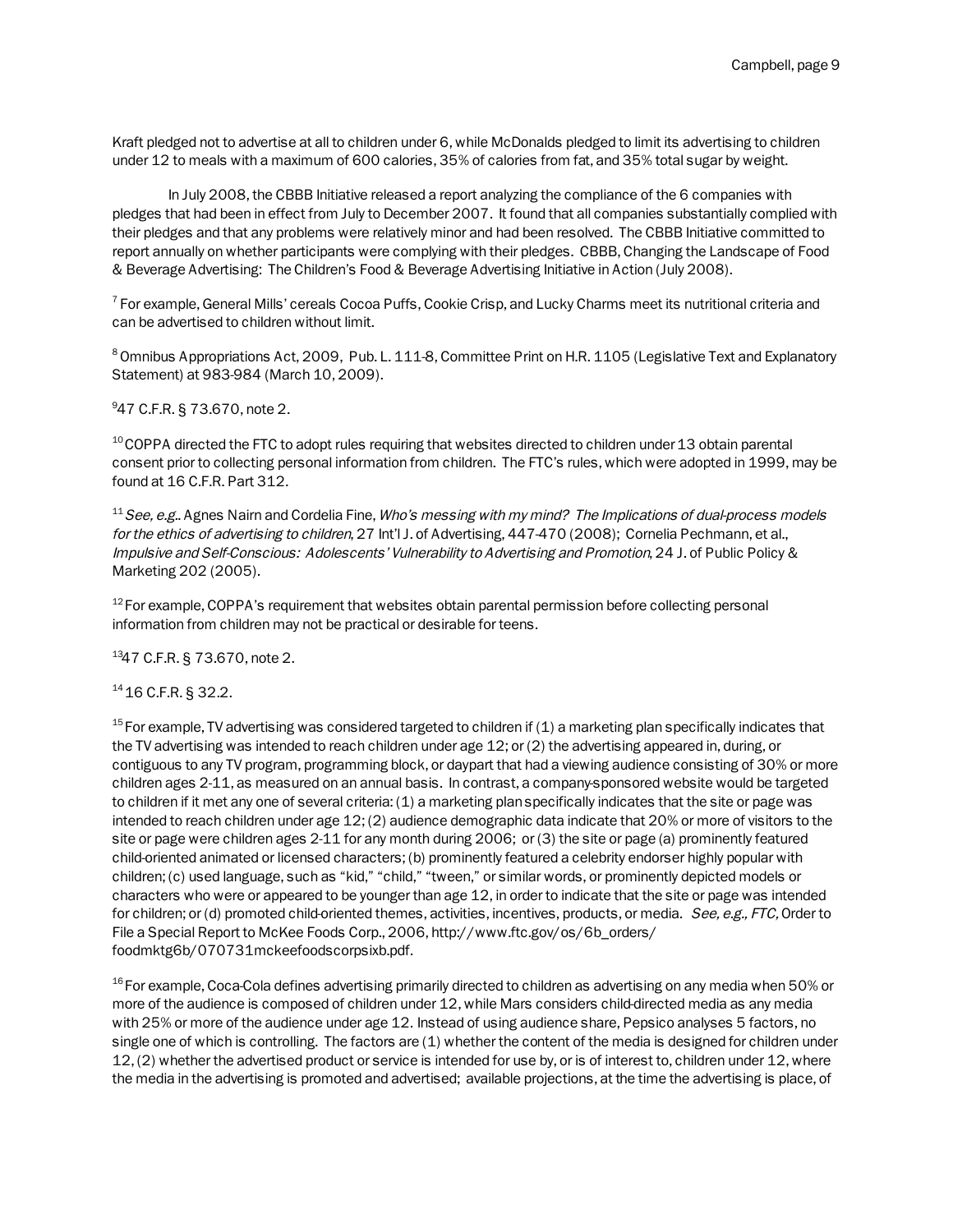audience demographics; and for TV programs, whether they are aired during what is generally understood to be children's programs.

 $17$  Children's Television Obligation of Digital Television Broadcasters, 19 FCC Rcd 22943 (2004). The FCC concluded that prohibiting direct links to websites "at least at this stage in the digital transition is premature and unnecessary and could hamper the ability of broadcasters to experiment with potential uses of interactive capability in children's programming." Nonetheless, the FCC noted that "the inclusion of interactive technology in TV programming is on the horizon" and creates "risks that children will be exposed to additional commercial influences." It tentatively concluded that it should "prohibit interactivity during children's programming that connects viewers to commercial matter unless parents 'opt in' to such services." At the same time, it sought additional comment on whether to adopt a rule and how such a rule might be implemented. Even though comments were filed and the digital transition is scheduled to be completed as of June 12, 2009, the FCC never issued a final order in this proceeding.

<sup>18</sup> Sponsorship Identification Rules and Embedded Advertising, 23 FCC Rcd 10682 (2008). This exception was created at a time when few motion pictures were broadcast. That is no longer true. In addition, product placement is much more common today, even in films intended for children.

 $19$  The separations policy adopted in 1974 states that "basic fairness" requires a clear separation between program content and commercial messages. 50 FCC 2d at 16. As a result, it became common practice for TV stations to air "bumpers,"  $e.g.,$  "we'll be right back after these commercial messages," to clearly delineate when the program is interrupted by a commercial.

<sup>20</sup> Sponsorship Identification Rules and Embedded Advertising, 23 FCC Rcd 10682 at  $\P$ 16. A rule is stronger than a policy because it is more difficult to repeal. The Children's Media Policy Coalition (CMPC) supported the FCC's proposal to convert the policy into an explicit rule and to clarify that it would apply to cable and satellite as well as broadcast TV.

 $247$  U.S.C. 303a(b).

<sup>22</sup> In February 2007, Senators Harkin and Brownback convened a Childhood Obesity Task Force, which consisted of FCC Commissioners, industry representatives, public health advocates, and children's advocates. See http://www.fcc.gov/obesity/.

<sup>23</sup> Congressman Markey also suggested that the FCC disqualify children's educational programming that contained advertisements for unhealthy food. Even if adopted, this proposal would have little impact since most broadcast TV stations only provide 3 hours of children's educational programming each week.

 $24$  After holding several public meetings, the Task Force announced that it would issue its report in September 2007. However, no report was ever issued and the Task Force disbanded. According to Patti Miller, a member of the Task Force who was at the time Vice-President of Children Now, four issues prevented the industry representatives and children's and public health advocates from reaching a resolution. First, the children's and public health advocates wanted a uniform nutrition standard for food marketing to children. Second, they wanted the food/beverage companies to eliminate the "loophole" that allows non-nutritious food be categorized as "better for you." Third, they wanted the children's' media companies to act as gatekeepers in monitoring food advertising on their channels and networks. Finally, they wanted the media companies to commit to meaningful restrictions on the kinds of food that could be marketed using their licensed characters. The industry representative generally felt that they had already made significant concessions in the food marketing pledges and were not willing to do more.

<sup>25</sup> Commissioner Copp's letter also mentioned that the FCC could explore mandatory counter-messaging and further restrictions on use of licensed characters and product placements. Advocates might also ask the FCC to examine whether it has authority to limit advertising to children and teens using other platforms subject to FCC regulation such as broadband and mobile telephones.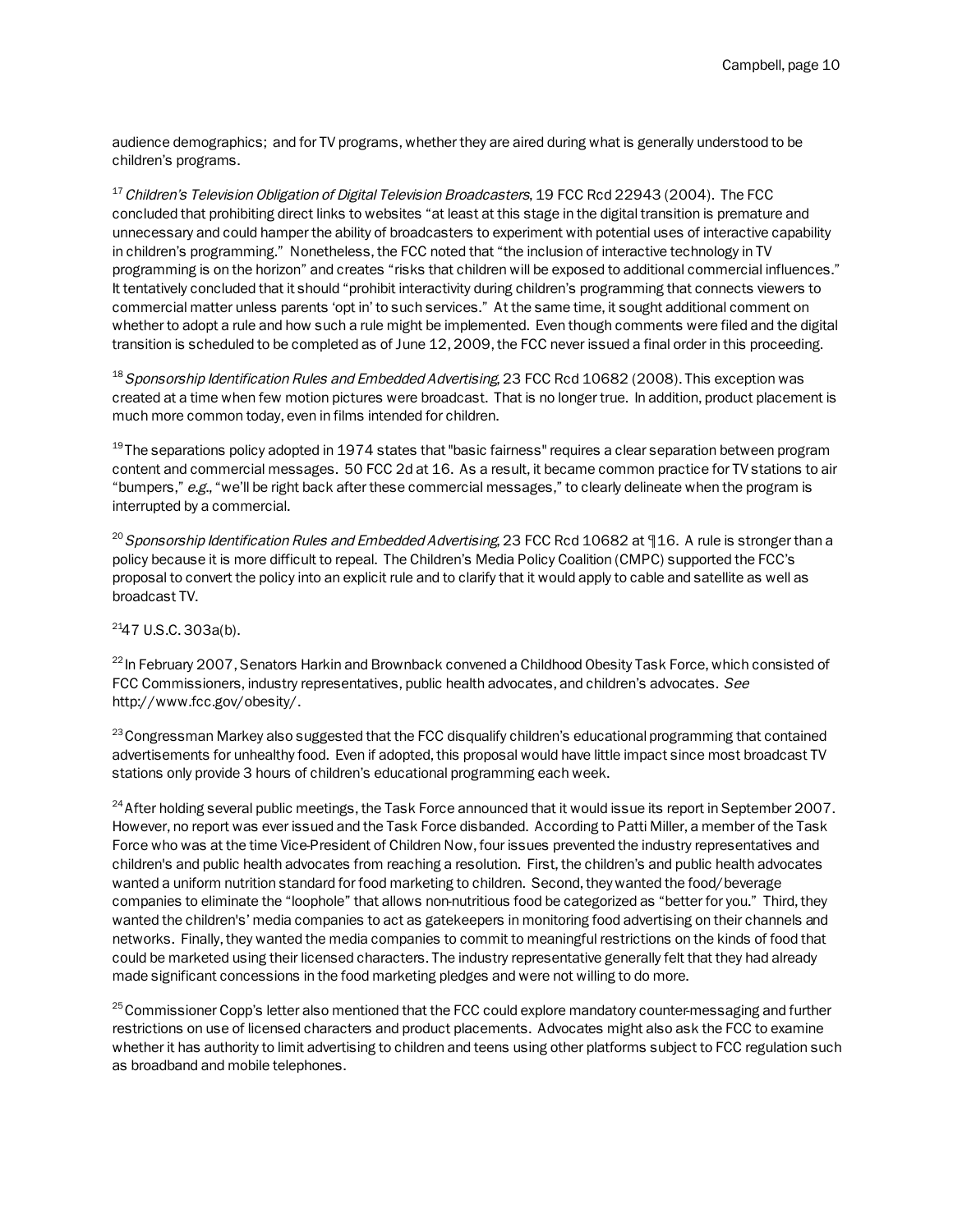<sup>26</sup> 1974 Policy Statement, 50 FCC 2d at 17.

<sup>27</sup>In 1991, the FCC changed the definition of a PLC to a program associated with a product in which commercials for that product are aired. Thus, for example, a commercial for a Pokemon game during or adjacent to the Pokemon program would cause the program to be considered a PLC, but the mere fact that toy or product was interwoven into a program would not cause the program to be considered a PLC. Children's Television Programming, 6 FCC Rcd 2111, 2118, recon. granted in part, 6 FCC Rcd 5093, 5098-99 (1991). Just recently, Hasbro, a major toy manufacturer, announced it would be entering into a joint venture with Discovery Communications to create a children's channel to air programs based on its brands. Even though this venture is clearly intended to promote Hasbro products, it does not violate the FCC's narrow definition of PLCs, and thus demonstrates why the current rules are inadequate. Although this example does not involve food, many years ago Frito-Lay planned to produce a children's show featuring Chester Cheetah. It abandoned these plans after the Center for Media Education filed a petition asking the FCC to declare that the program would be contrary to the public interest.

<sup>28</sup> Banzhaf v. FCC, 405 F.2d 1082 (D.C. Cir. 1968). Subsequently, Congress passed the Cigarette Act of 1969, which prohibited the broadcast of cigarette advertisements. See Capital Broadcasting Co. v. Mitchell, 333 F.Supp. 582 (D.D.C. 1971), aff'd, 405 U.S. 1000 (1972). The tobacco industry supported the Cigarette Act's ban on advertising because the anti-smoking messages required by the FCC ruling had proven to be extremely effective, resulting in a trend toward lesser cigarette consumption. Id. at 587 (Wright, J. dissenting).

 $^{29}$  Although FCC's cigarette counter-ad requirement was upheld in *Banzhaf*, that case was decided at a time when commercial speech was afforded less First Amendment protection than today. Moreover, the courts have many more conservative judges today. Because the FCC's cigarette decision was based on the now repealed Fairness Doctrine, adopting a similar rule for junk food ads would face substantial political oppositions from the right claiming that the FCC was readopting the Fairness Doctrine.

 $30$  The Child Safe Viewing Act of 2007, Pub. L. No. 110-452, 122 Stat. 5025.

 $31$  A National Broadband Plan for Our Future, Notice of Inquiry, GN Docket No. 09-51, rel. Apr. 8, 2009.

 $32$  FTC Staff Report, Beyond Voice, Mapping the Mobile Marketplace 3 (April 2009).

<sup>33</sup> A coalition of child advocacy organizations filed comments urging that all data collected about the online activities of teens as well as children be considered sensitive. They argued that teens are unable to provide meaningful consent due to their susceptibility to peer pressure, difficulty understanding long term consequences of their behavior, and the complexity of disclosure statements. Children's advocates further argued that the guidelines should prohibit the collection of such information as an unfair and deceptive practice. They also urged the FTC to update its COPPA rules to clarify that the use of persistent identifiers (such as customer numbers held in cookies) to collect information to send individual children highly targeted ads clearly fits within the statutory definition of "personal information" requiring parental consent. Comments of American Academy of Child and Adolescent Psychiatry, the American Academy of Pediatrics, American Psychological Association, Benton Foundation, Campaign for a Commercial Free Childhood, Center for Digital Democracy, Children Now, and the Office of Communication of the United Church of Christ, Apr. 11, 2008.

<sup>34</sup> FTC Staff Report: Self-Regulatory Principles for Online Behavioral Advertising (Feb. 2009) 44,47, available at http://www.ftc.gov/0s/2009/02/P085400behavadreport.pdf. Prior to issuing this report, the FTC held a two-day town hall meeting on behavioral advertising at which Internet content providers, online advertisers, privacy groups, and consumers discussed the benefits and risks associated with behavioral targeting and potential actions that the parties or the government could take to ameliorate some of the perceived harms. Soon thereafter, the FTC staff sought comment on five proposed self-regulatory principles to guide the industry. FTC, Online Behavioral Advertising: Moving the Discussion Forward to Possible Self-Regulatory Principles, (2007), http://www.ftc.gov/os/2007/12/P859900stmt.pdf.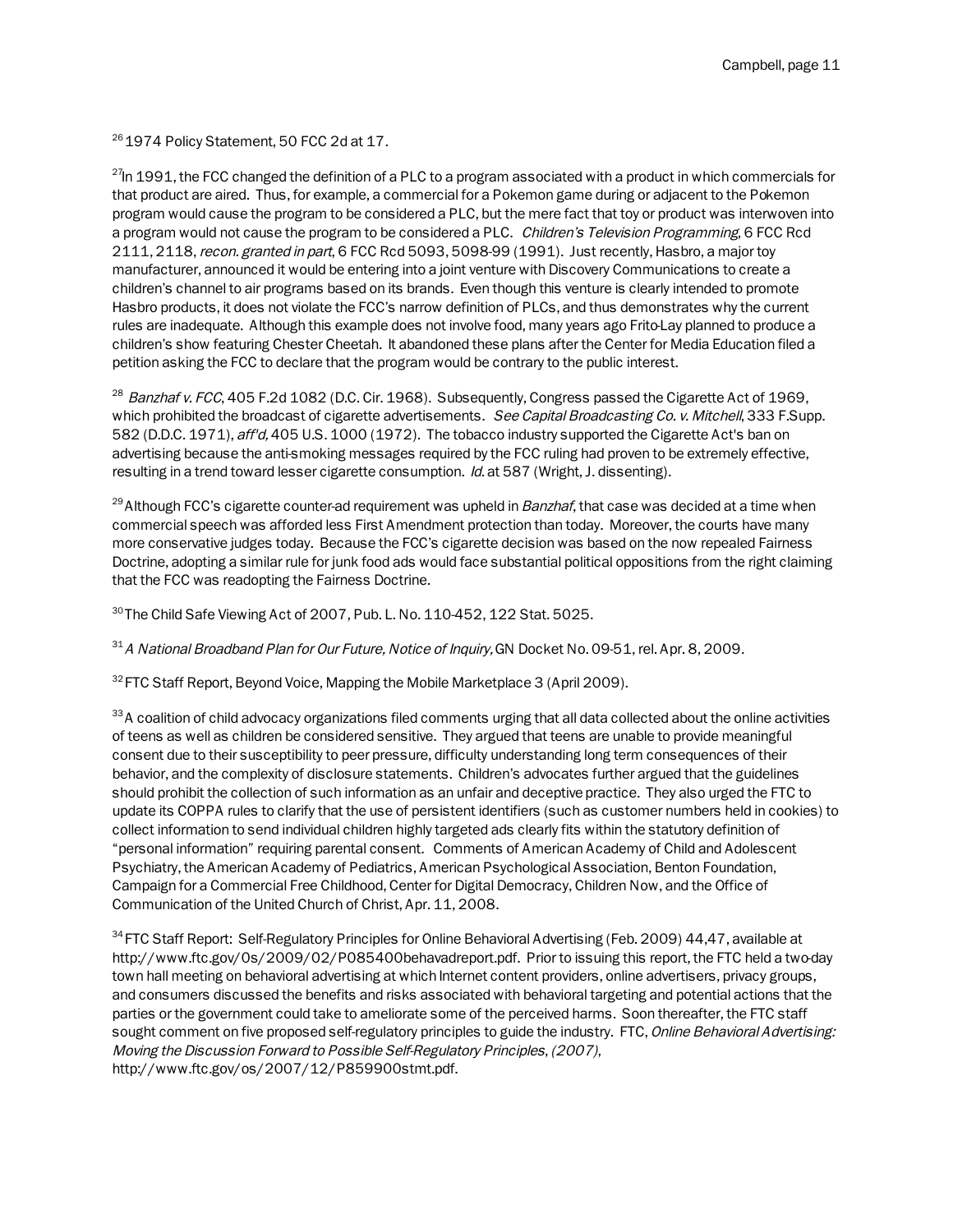<sup>35</sup> Under § 5 of the Federal Trade Act, the FTC may bring actions to prevent "unfair or deceptive acts or practices in or affecting commerce." 15 U.S.C. §45(a).

 $36$  This is essentially what happened in 1996 when Center for Media Education filed a compliant alleging that the Kidscom website was engaging in deceptive and unfair practices. The FTC staff's agreement with the analysis in the complaint helped lead to the passage of COPPA.

 $37$  Commercial Alert filed one complaint alleging that product placements were deceptive and another that "buzz marketing" was deceptive. Buzz marketing, also known as "word-of-mouth," "guerrilla" or "stealth" marketing, describes a technique in which corporations pay people (including children and teens) to endorse their products in an effort to influence buying decisions by others. In February 2005, the FTC staff issued a letter declining to require greater disclosure of product placements. It explained that "[i]f no objective claims are made for the product, then there is no claim as to which greater credence could be given; therefore, even from an ordinary child's standpoint, consumer injury from an undisclosed paid product placement seems unlikely." In December 2006, it declined to take action against buzz marketing. However, the letter acknowledged that if the failure to disclose the relationship between the marketer and the endorser would materially affect the weight or credibility of the endorser, *i.e.*, if consumers would not reasonably expect that relationship, it could be deceptive. In both cases, the FTC invited Commercial Alert and other members of the public to bring specific instances of deceptive product placements and deceptive word-of-mouth marketing to its attention for case-by-case enforcement.

<sup>38</sup> For example, some advertising and packaging use language or graphics to suggest that a product is healthy when it is not. See, e.g., Leslie Mikkelsen, et al. Where's the Fruit? Fruit Content of the Most Highly-Advertised Children's Food and Beverages (Prevention Institute Jan. 2007).

<sup>39</sup> FTC, Marketing Food to Children and Adolescents: Review of Industry Expenditures, Activities, and Self-Regulation (July 2008). In his Concurring Statement, then Commissioner Leibowitz expressed concern about the large amounts of money expended to market carbonated beverages to teens, nearly \$20 per teen, and the \$520 million for advertising and toys for fast food meals. While generally praising the CBBB Initiative, he urged that the pledges apply to all forms of marketing directed at children, including packaging, point-of-sale, and other promotions, that CBB adopt standards for healthy dietary choices, adopt a more appropriate standard for measuring a child audience, and implement a reliable system of monitoring.

 $^{40}$ This figure did not take into account advertising on such programs as American Idol, Family Guy and The Simpson, because they did not have a large enough proportion of youth in the audience, even though millions of children and teens watch them.

 $41$  FTC Staff Report, Beyond Voice, Mapping the Mobile Marketplace 3 (April 2009).

<sup>42</sup> Complaint and Request for Inquiry and Injunctive Relief Concerning Unfair and Deceptive Mobile Marketing Practices, filed Jan. 13, 2009. The complaint, which the FTC has not yet responded to, details why teens present an attractive target for mobile marketers and provides examples of such targeting at 32-37.

<sup>43</sup> Healthy Lifestyles and Prevention American Act ("HeLP Act"), S. 2558, 108<sup>th</sup> Cong. § 302 (2005). See also H.R. 2278, 110<sup>th</sup> Cong., (2007)(introduced by Eleanor Holmes Norton).

<sup>44</sup> This draft bill would create an Office of Childhood Overweight and Obesity Prevention and Treatment within the Department of Health and Human Services. Its responsibilities would include consulting with the Department of Agriculture to identify three categories of food and beverages: 1) healthful, consumption should be encouraged; 2) acceptable in a healthful diet for children and adolescents; and 3) not healthful, consumption should be discouraged. For each category, the Office would develop, in conjunction with the FTC, guidelines for marketing to children and adolescents that take into account their emotional vulnerability and cognitive ability as well as society's interest in protecting the health and well-being of its children. No later than three years after the issuance of these guidelines, the FTC would be required to promulgate rules, after notice and comment, defining advertising, promoting and